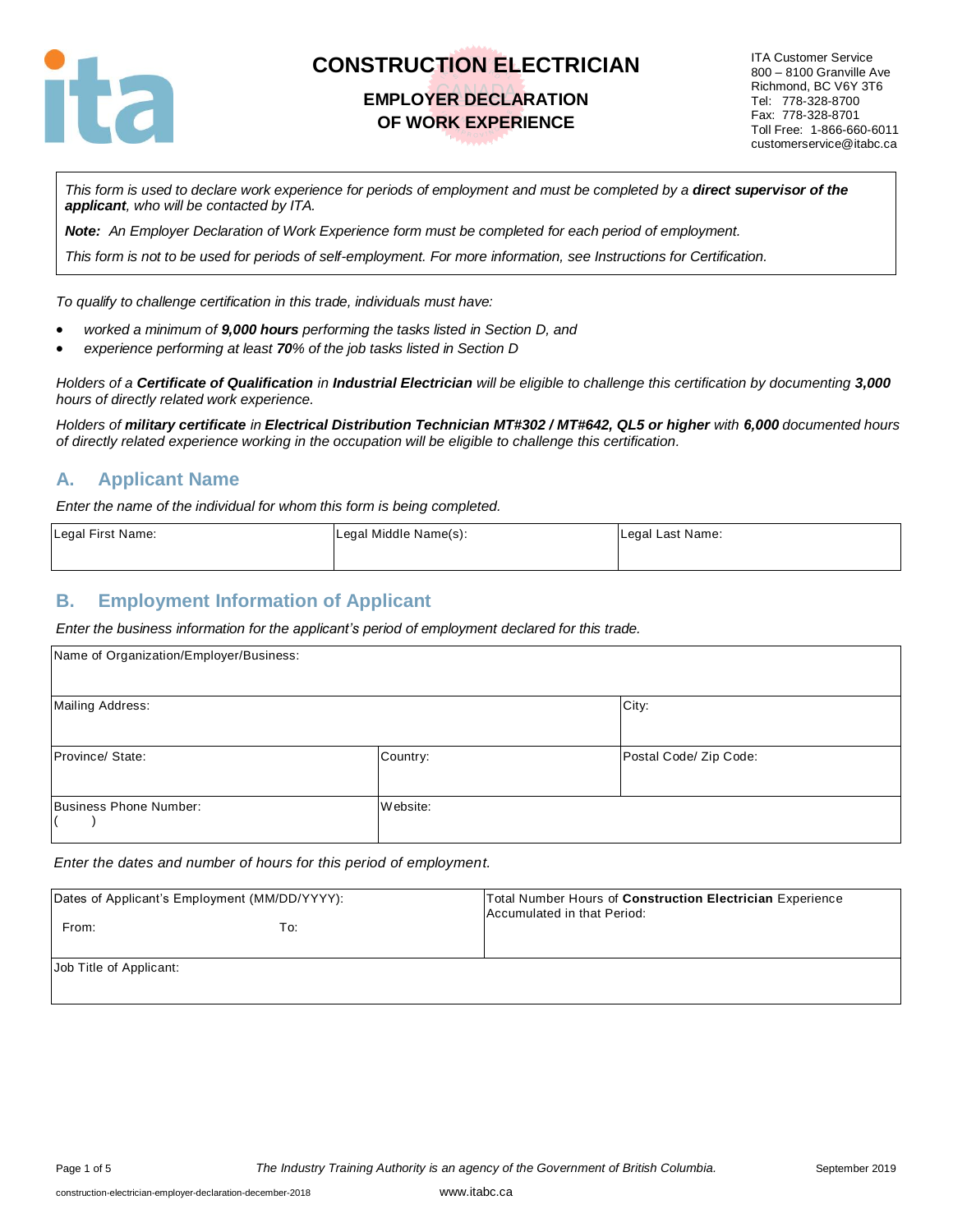

### **EMPLOYER DECLARATION OF WORK EXPERIENCE**

#### **C. Supervisor Contact Information**

*Enter the name and contact information for the person who directly supervised the applicant during this employment period. Ensure the information given is current as the application will be denied if this person cannot be contacted by ITA.*

|                                                                                  | First and Last Name of Applicant's Direct Supervisor: |  | Supervisor Position or Title: |
|----------------------------------------------------------------------------------|-------------------------------------------------------|--|-------------------------------|
|                                                                                  | Supervisor's Phone Number:                            |  | Supervisor E-Mail Address:    |
| Language(s) that the employer/supervisor can communicate: (check all that apply) |                                                       |  |                               |
|                                                                                  | English                                               |  | Other (please specify):       |

#### **D. Supervisor Declaration of Job Task Performance of Applicant**

*By checking "Yes" or "No" in the Declaration Response column, indicate whether you, as the direct supervisor of the applicant, have personally witnessed the applicant performing the job tasks listed.* 

| Job Tasks (61)                                                                                                             | <b>Declaration</b><br><b>Response</b> |
|----------------------------------------------------------------------------------------------------------------------------|---------------------------------------|
| <b>SAFETY-RELATED FUNCTIONS</b><br>Is this candidate able to use personal protection equipment (PPE) and safety equipment? | □<br>Yes:<br>□<br>No:                 |
| Is this candidate able to maintain a safe work environment?                                                                | □<br>Yes:<br>□<br>No:                 |
| Is this candidate able to perform lock-out and tag-out procedures?                                                         | □<br>Yes:<br>$\Box$<br>No:            |
| <b>TOOLS AND EQUIPMENT</b><br>Is this candidate able to use common and specialty tools and equipment?                      | □<br>Yes:<br>□<br>No:                 |
| Is this candidate able to use access equipment?                                                                            | □<br>Yes:<br>□<br>No:                 |
| Is this candidate able to use rigging, hoisting and lifting equipment?                                                     | □<br>Yes:<br>□<br>No:                 |
| Is this candidate able to use measuring and testing equipment?                                                             | $\Box$<br>Yes:<br>$\Box$<br>No:       |
| <b>ORGANIZE WORK</b><br>Is this candidate able to interpret plans, drawings and specifications?                            | □<br>Yes:<br>□<br>No:                 |
| Is this candidate able to use the Canadian Electrical Code (CEC)?                                                          | $\Box$<br>Yes:<br>□<br>No:            |
| Is this candidate able to organize materials and supplies?                                                                 | □<br>Yes:<br>□<br>No:                 |
| Is this candidate able to plan project tasks and procedures?                                                               | $\Box$<br>Yes:<br>□<br>No:            |
| Is this candidate able to prepare the worksite?                                                                            | $\Box$<br>Yes:<br>□<br>No:            |
| Enter the supervisor and applicant names (repeat on every page of this form)                                               |                                       |

Supervisor First and Last Name: Applicant First and Last Name: Applicant First and Last Name: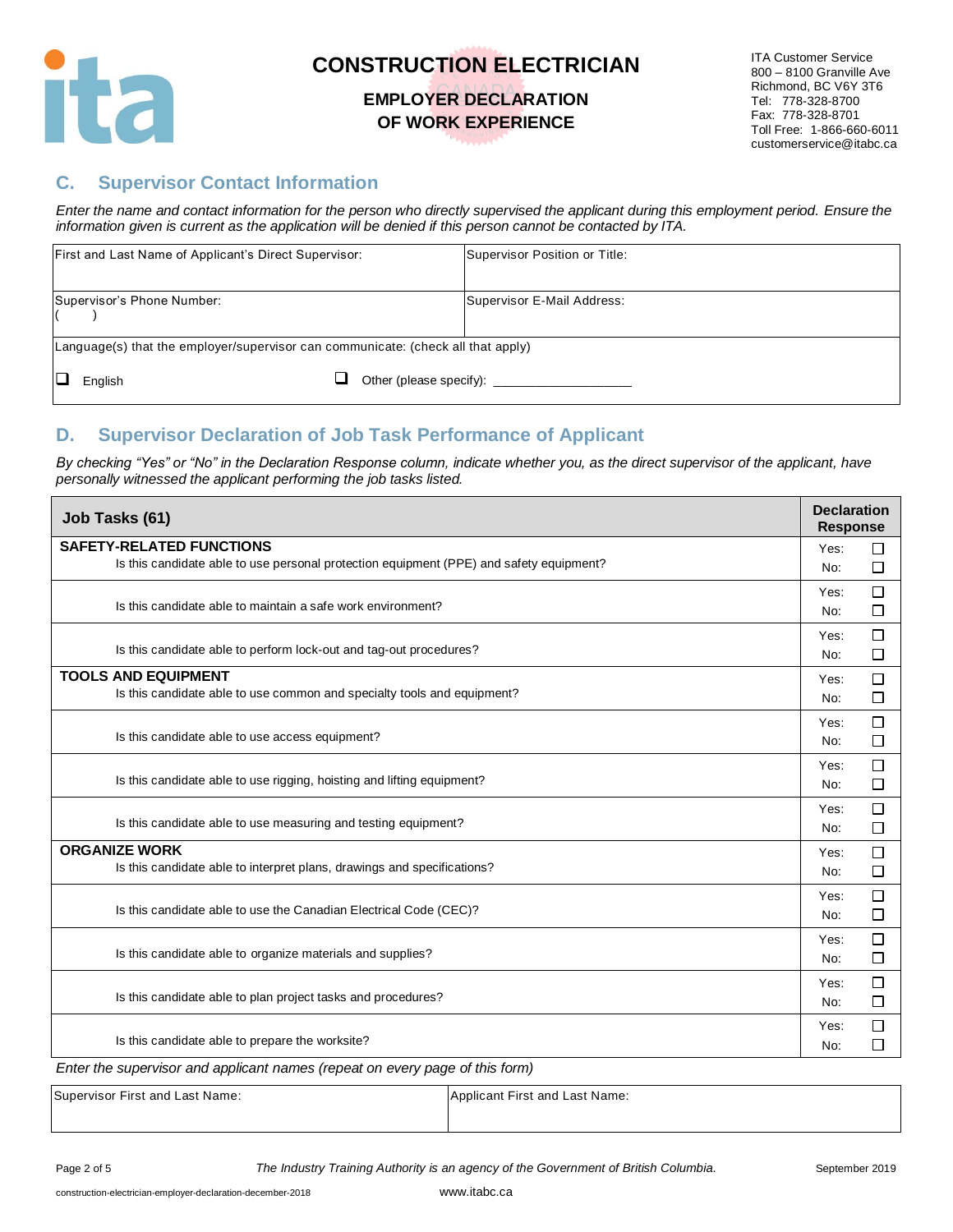

## **EMPLOYER DECLARATION OF WORK EXPERIENCE**

ITA Customer Service 800 – 8100 Granville Ave Richmond, BC V6Y 3T6 Tel: 778-328-8700 Fax: 778-328-8701 Toll Free: 1-866-660-6011 customerservice@itabc.ca

| Job Tasks (61)                                                                                                                                                                            | <b>Declaration</b><br><b>Response</b> |                  |
|-------------------------------------------------------------------------------------------------------------------------------------------------------------------------------------------|---------------------------------------|------------------|
| Is this candidate able to finalize required documentation?                                                                                                                                | Yes:<br>No:                           | ப<br>□           |
| Is this candidate able to identify hazardous locations?                                                                                                                                   | Yes:<br>No:                           | $\Box$<br>□      |
| <b>SUPPORT COMPONENTS</b><br>Is this candidate able to fabricate support structures?                                                                                                      | Yes:<br>No:                           | $\Box$<br>□      |
| Is this candidate able to install brackets, hangers and fasteners?                                                                                                                        | Yes:<br>No:                           | □<br>□           |
| Is this candidate able to install seismic restraint systems?                                                                                                                              | Yes:<br>No:                           | $\Box$<br>$\Box$ |
| <b>COMMISSION AND DECOMMISSION ELECTRICAL SYSTEMS</b><br>Is this candidate able to commission systems?                                                                                    | Yes:<br>No:                           | $\Box$<br>□      |
| Is this candidate able to perform start-up and shutdown procedures?                                                                                                                       | Yes:<br>No:                           | □<br>□           |
| Is this candidate able to decommission systems?                                                                                                                                           | Yes:<br>No:                           | □<br>□           |
| <b>COMMUNICATION AND MENTORING TECHNIQUES</b><br>Is this candidate able to use communication techniques?                                                                                  | Yes:<br>No:                           | $\Box$<br>□      |
| Is this candidate able to use mentoring techniques?                                                                                                                                       | Yes:<br>No:                           | □<br>□           |
| <b>CONSUMER/SUPPLY SERVICES AND METERING EQUIPMENT</b><br>Is this candidate able to install/maintain single-phase consumer/supply services and metering equipment?                        | Yes:<br>No:                           | □<br>□           |
| Is this candidate able to install/maintain three-phase consumer/supply services and metering equipment?                                                                                   | Yes:<br>No:                           | $\Box$<br>□      |
| <b>PROTECTION DEVICES</b><br>Is this candidate able to Install/maintain overcurrent protection devices?                                                                                   | Yes:<br>No:                           | $\Box$<br>□      |
| Is this candidate able to Install/maintain ground fault, arc fault and surge protection devices?                                                                                          | Yes:<br>No:                           | □<br>$\Box$      |
| <b>LOW VOLTAGE DISTRIBUTION SYSTEMS</b><br>Is this candidate able to Install/maintain low voltage distribution equipment?                                                                 | Yes:<br>No:                           | $\Box$<br>□      |
| POWER CONDITIONING, UNINTERRUPTIBLE POWER SUPPLY (UPS) AND SURGE SUPPRESSION SYSTEMS<br>Is this candidate able to install/maintain power conditioning, ups and surge suppression systems? | Yes:<br>No:                           | ப<br>$\Box$      |
| BONDING, GROUNDING, AND GROUND FAULT DETECTION SYSTEMS<br>Is this candidate able to install/maintain grounding and bonding systems?                                                       | Yes:<br>No:                           | $\Box$<br>□      |
| Is this candidate able to install/maintain ground fault detection systems?                                                                                                                | Yes:<br>No:                           | $\Box$<br>ப      |
| <b>POWER GENERATION SYSTEMS</b><br>Is this candidate able to install/maintain AC (alternating current) generating systems?                                                                | Yes:<br>No:                           | □<br>□           |

#### *Enter the supervisor and applicant names (repeat on every page of this form)*

Supervisor First and Last Name: Applicant First and Last Name: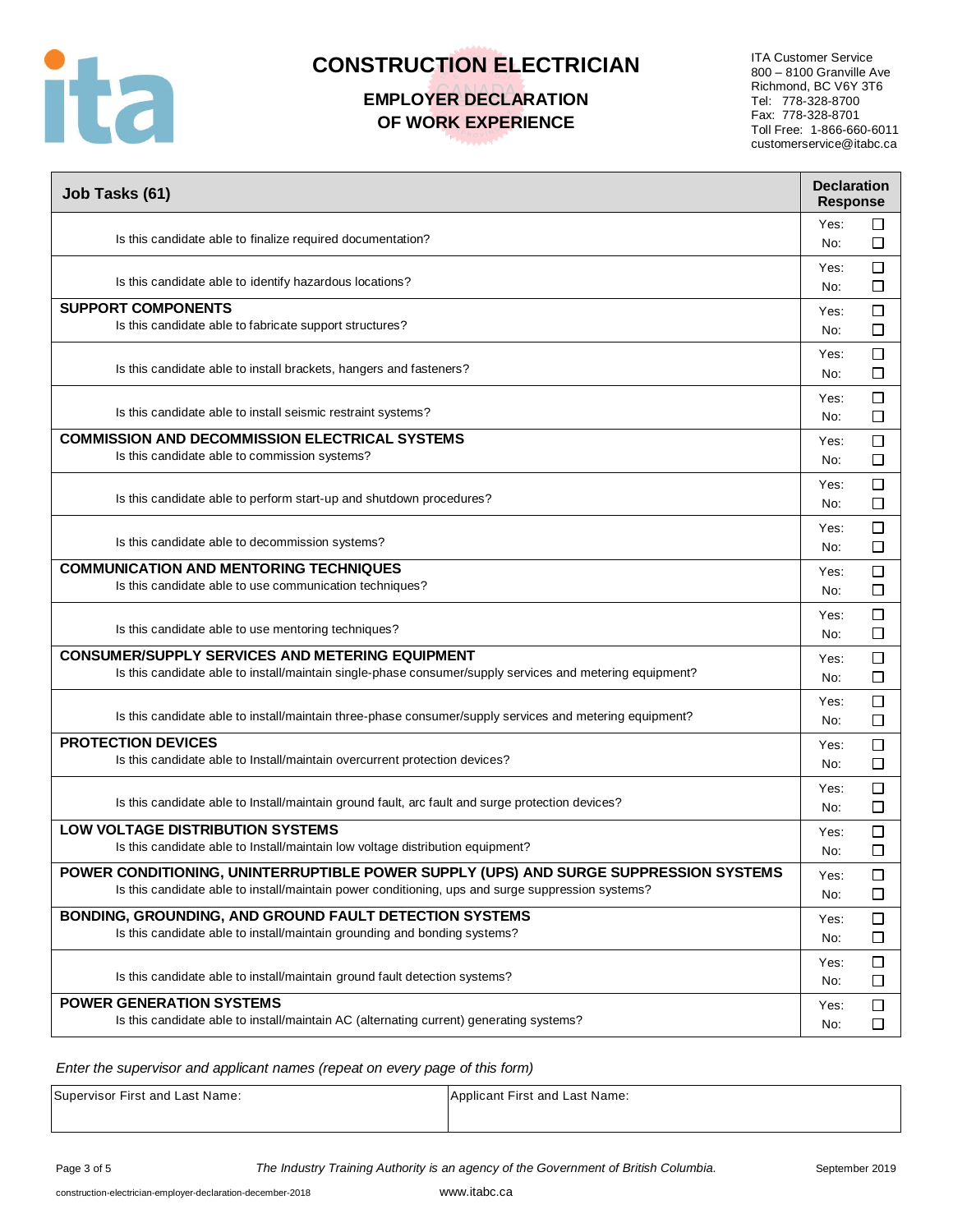

## **EMPLOYER DECLARATION OF WORK EXPERIENCE**

ITA Customer Service 800 – 8100 Granville Ave Richmond, BC V6Y 3T6 Tel: 778-328-8700 Fax: 778-328-8701 Toll Free: 1-866-660-6011 customerservice@itabc.ca

| Job Tasks (61)                                                                                  | <b>Declaration</b><br><b>Response</b> |                  |
|-------------------------------------------------------------------------------------------------|---------------------------------------|------------------|
| Is this candidate able to install/maintain DC (direct current) generating systems?              | Yes:<br>No:                           | □<br>□           |
| <b>RENEWABLE ENERGY GENERATING AND STORAGE SYSTEMS</b>                                          | Yes:                                  | $\Box$           |
| Is this candidate able to install/maintain renewable energy generating and storage systems?     | No:                                   | □                |
| <b>HIGH VOLTAGE SYSTEMS</b>                                                                     | Yes:                                  | □                |
| Is this candidate able to install/maintain high voltage systems?                                | No:                                   | □                |
| <b>TRANSFORMERS</b>                                                                             | Yes:                                  | □                |
| Is this candidate able to install/maintain extra-low and low-voltage single-phase transformers? | No:                                   | □                |
| Is this candidate able to install/maintain low-voltage three-phase transformers?                | Yes:<br>No:                           | $\Box$<br>$\Box$ |
| Is this candidate able to install/maintain high-voltage transformers?                           | Yes:<br>No:                           | $\Box$<br>□      |
| RACEWAYS, CABLES, AND ENCLOSURES                                                                | Yes:                                  | □                |
| Is this candidate able to install/maintain conductors and cables?                               | No:                                   | □                |
| Is this candidate able to install/maintain raceways, boxes and fittings?                        | Yes:<br>No:                           | □<br>□           |
| <b>BRANCH CIRCUITRY</b>                                                                         | Yes:                                  | $\Box$           |
| Is this candidate able to install/maintain luminaires?                                          | No:                                   | □                |
| Is this candidate able to install/maintain wiring devices?                                      | Yes:<br>No:                           | $\Box$<br>□      |
| Is this candidate able to install/maintain lighting controls?                                   | Yes:<br>No:                           | □<br>□           |
| Is this candidate able to install/maintain lighting standards?                                  | Yes:<br>No:                           | $\Box$<br>□      |
| Is this candidate able to install/maintain airport runway lighting systems?                     | Yes:<br>No:                           | □<br>□           |
| Is this candidate able to install/maintain traffic signal lights and controls?                  | Yes:<br>No:                           | □<br>□           |
| HEATING, VENTILATING, AND AIR-CONDITIONING (HVAC) SYSTEMS                                       | Yes:                                  | $\Box$           |
| Is this candidate able to install/maintain HVAC systems and controls?                           | No:                                   | □                |
| <b>EXIT AND EMERGENCY LIGHTING SYSTEMS</b>                                                      | Yes:                                  | ⊔                |
| Is this candidate able to install/maintain exit and emergency lighting systems?                 | No:                                   | □                |
| <b>CATHODIC PROTECTION SYSTEMS</b>                                                              | Yes:                                  | $\Box$           |
| Is this candidate able to install/maintain cathodic protection systems?                         | No:                                   | □                |
| <b>MOTOR STARTERS AND CONTROLS</b>                                                              | Yes:                                  | $\Box$           |
| Is this candidate able to install/maintain motor starters and controls?                         | No:                                   | ப                |
| <b>DRIVES</b>                                                                                   | Yes:                                  | $\Box$           |
| Is this candidate able to install/maintain drives?                                              | No:                                   | □                |

*Enter the supervisor and applicant names (repeat on every page of this form)*

Supervisor First and Last Name: Applicant First and Last Name: